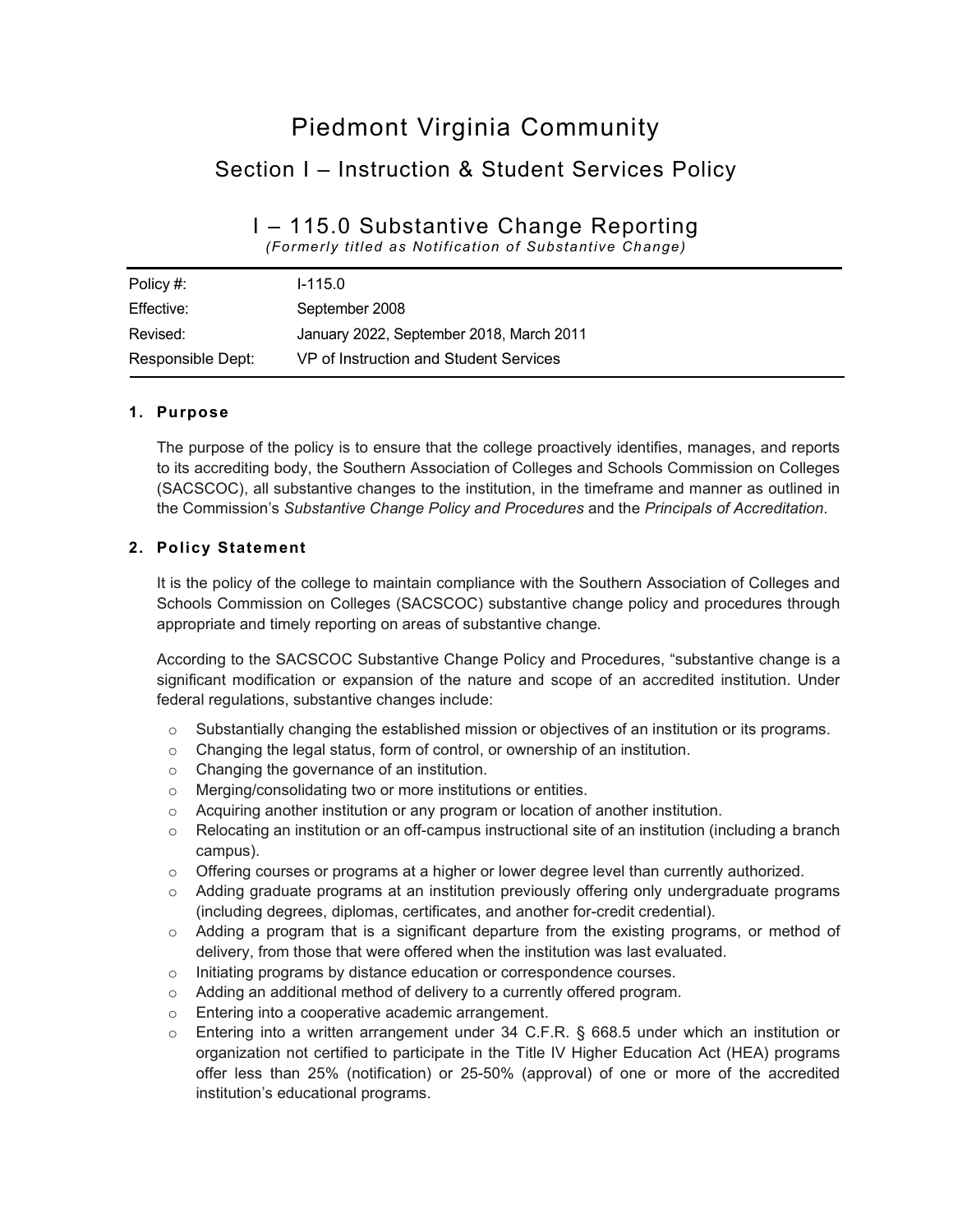- $\circ$  Changing the way an institution measures student progress, whether in clock hours or credithours; semesters, trimesters, or quarters; or time-based or non-time-based methods or measures.
- o Substantially increase or decrease the number of clock or credit hours awarded, or competencies demonstrated, or an increase in the level of credential awarded, for successful completion of one or more programs.
- o Adding competency-based education programs.
- o Adding each competency-based education program by direct assessment.
- $\circ$  Adding programs with completion pathways that recognize and accommodate a student's prior or existing knowledge or competency.
- o Awarding dual or joint academic awards.
- o Re-opening a previously closed program or off-campus instructional site.
- $\circ$  Adding a new off-campus instructional site/additional location including a branch campus.
- $\circ$  Adding a permanent location at a site at which an institution is conducting a teach-out program for students of another institution that has ceased operating before all students have completed their program of study.
- $\circ$  Closing an institution, a program, a method of delivery, an off-campus instructional site, or a program at an off-campus instructional site."

The college is required to notify or secure SACSCOC approval prior to implementing a substantive change.

The college is responsible for maintaining compliance with Standard 14.2 (Substantive Change) of the *Principles of Accreditation* and with the *Substantive Change Policy and Procedures* and related policies.

The President will notify SACSCOC of any Substantive Changes.

#### **3. Procedures for Implementation**

Compliance with the Commission's substantive change policy and procedures will require collaboration and cooperation across the college. In general, responsibilities fall into these categories:

- 3.1 The college President will sign and send to the President of the SACSCOC, as appropriate for the substantive change,
	- 3.1a Timely notifications summarizing proposed changes, or
	- 3.1b A timely substantive change prospectus or application.
- 3.2 The College's SACSCOC Accreditation Liaison, as appointed by the President as required by SACSCOC, will be responsible for the following:
	- 3.2a Ensuring that compliance with substantive change requirements is incorporated into the planning and evaluation process of the institution.
	- 3.2b Preparing substantive change notification letters for the signature of the College President in accord with the substantive change policies of the SACSCOC.
	- 3.2c Preparing or ensuring preparation of any required substantive change prospectus or application for the signature of the President in accord with the substantive change policies of the SACSCOC.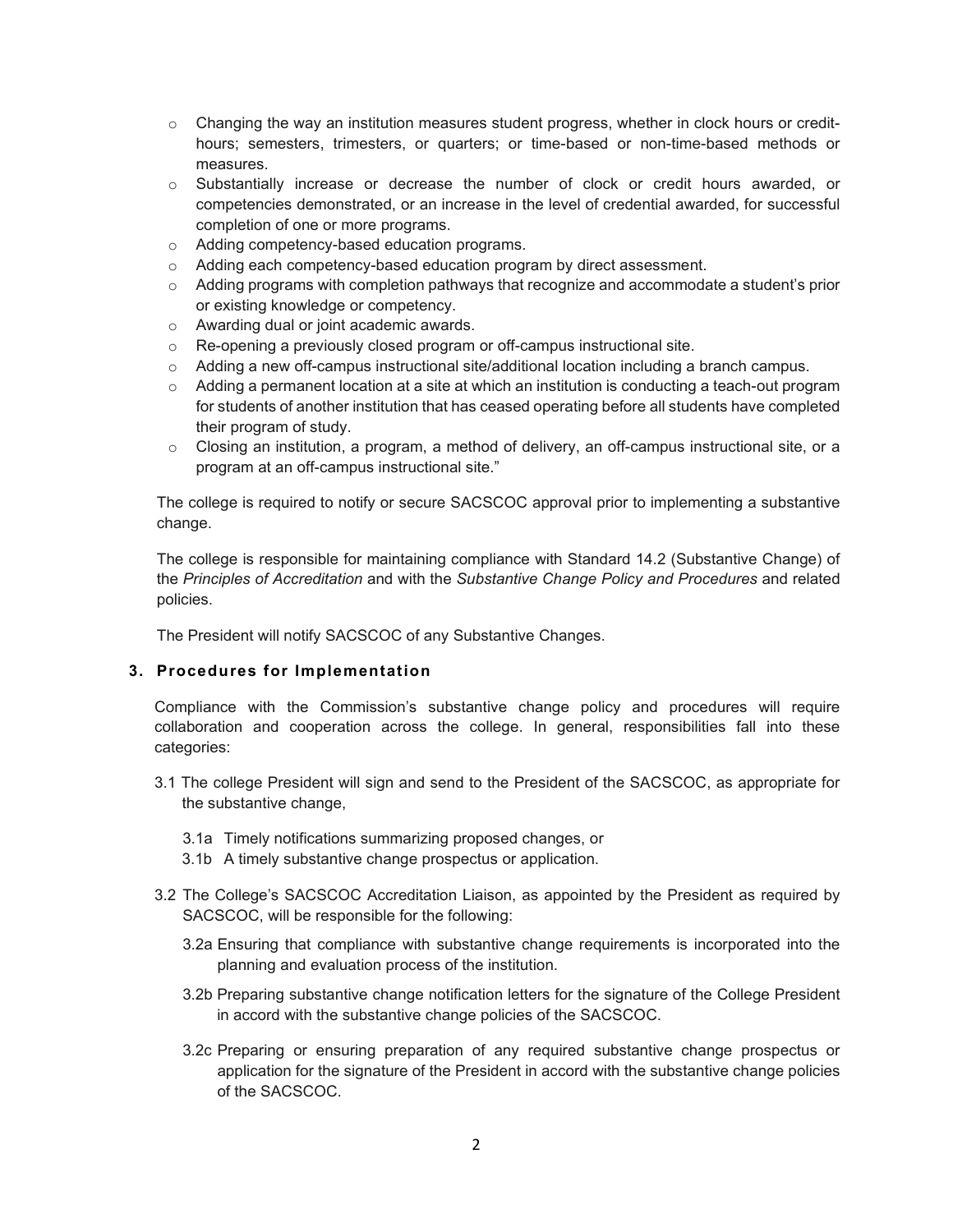- 3.2d Educating faculty and staff regarding SACSCOC Substantive Change policies and procedures, particularly when such policies or procedures are revised by the Commission.
- 3.2e Maintaining a database of substantive change initiatives, action plans, and status.
- 3.2f Presenting reports to the President's Staff and the Academic Deans on active substantive change issues.
- 3.2g For any initiative that requires substantive change notification or approval, collaborating with the VP-ISS in initiative planning and implementation so that all SACSCOC requirements are satisfied in a timely manner.
- 3.2h Serving as a contact person and communication liaison between SACSCOC staff and the college regarding the substantive change.
- 3.3 The Vice President for Instruction and Student Services will be responsible for the following:
	- 3.3a Learning about and maintaining awareness of current Commission on Colleges Substantive Change policies.
	- 3.3b Identifying and ensuring appropriate training for faculty and staff in their area who should maintain awareness of Substantive Change.
	- 3.3c Initiating communication with the College's SACSCOC Accreditation Liaison whenever any initiative is being considered that might meet the current SACSCOC definition of "substantive change."
- 3.4 The SACSCOC substantive change compliance matrix has been adapted, below, to clarify the types of substantive changes which of which the college must be aware and to delineate responsibilities in identifying, reporting, and documenting each type of change. It will be the responsibility of the SACSCOC Accreditation Liaison to maintain this table and to coordinate its implementation throughout the college.

#### **Substantive Change Matrix**

There are three procedures for addressing the different types of substantive changes:

- $\circ$  Procedure One (1) for the Review of Substantive Changes Requiring Notification and Approval Prior to Implementation – in some cases, as much as 12 months prior approval is needed before implementation.
- o Procedure Two (2) for the Review of Substantive Changes Requiring Only Notification Prior to Implementation – usually in the form of a letter signed by the President.
- $\circ$  Procedure Three (3) for the Review of Substantive Changes Requiring Approval Prior to Implementation – typically six months before implementation.

Because a variety of individuals are involved in the substantive change process, the SACSCOC matrix below has been adapted to delineate responsibilities in identifying, reporting, and documenting substantive changes.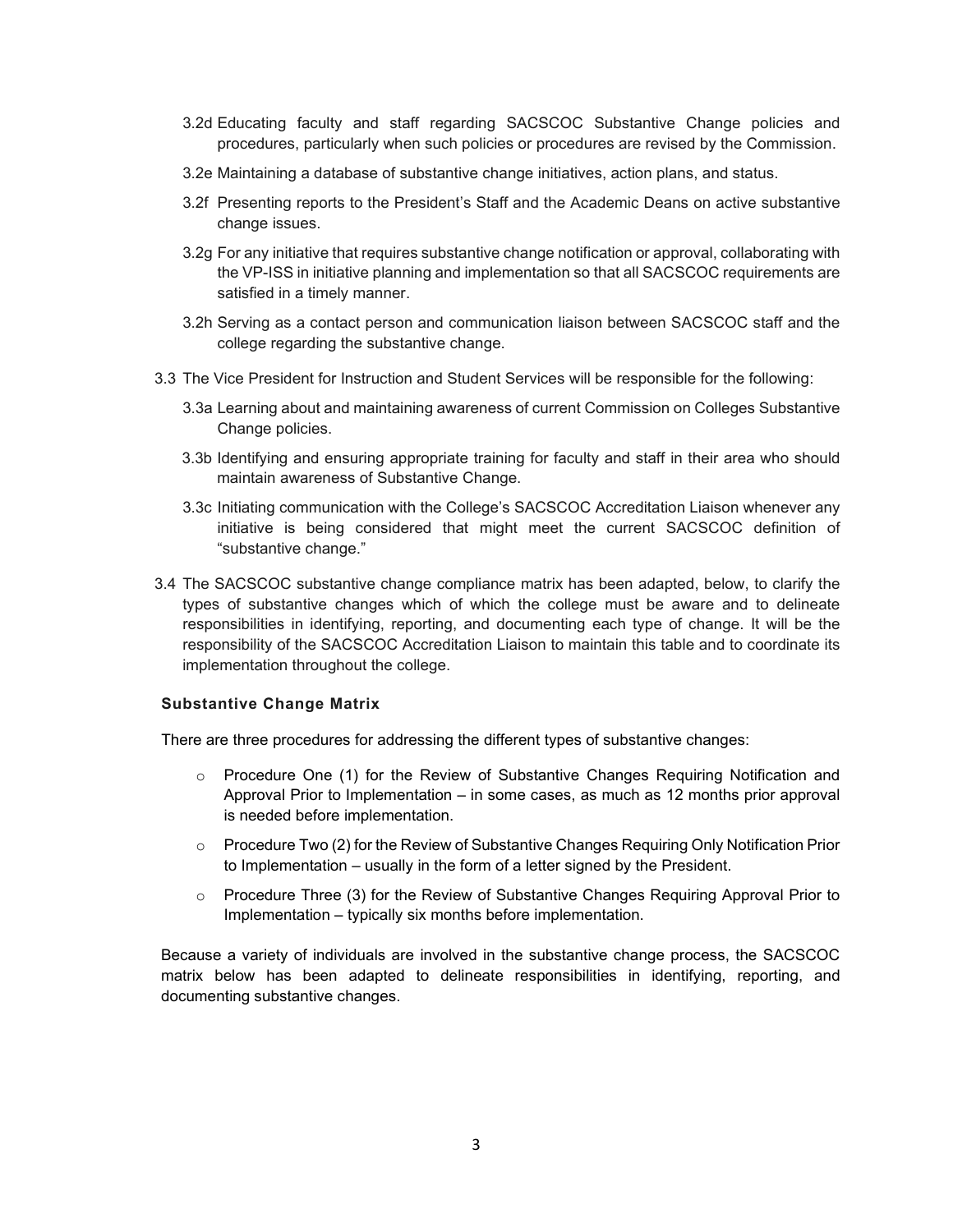# **COMMON SUBSTANTIVE CHANGES**

| <b>Type of Change</b>                                                                                                                                                                                                                                                                                                                                                                                                                                             | <b>Required</b><br>Approval<br>from<br><b>SACSCOC</b>                                                               | <b>Committee</b><br><b>Visit</b> | Fee | <b>Documentation</b><br>and<br><b>Submission</b><br><b>Timeline</b>                                                                                                                                                                                       | <b>Responsible</b><br>Offices at<br><b>PVCC</b>            |
|-------------------------------------------------------------------------------------------------------------------------------------------------------------------------------------------------------------------------------------------------------------------------------------------------------------------------------------------------------------------------------------------------------------------------------------------------------------------|---------------------------------------------------------------------------------------------------------------------|----------------------------------|-----|-----------------------------------------------------------------------------------------------------------------------------------------------------------------------------------------------------------------------------------------------------------|------------------------------------------------------------|
| <b>Program Changes</b>                                                                                                                                                                                                                                                                                                                                                                                                                                            |                                                                                                                     |                                  |     |                                                                                                                                                                                                                                                           |                                                            |
| <b>Method of Delivery</b><br>Adding a method of instructional<br>delivery to an existing program<br>requires notification prior to<br>implementation where 50% or more of<br>the content is delivered.<br>Teach-out and closure approval is<br>necessary if a method of delivery is<br>removed from an existing program.<br>The three methods of delivery are:<br>competency-based education<br>1.<br>2.<br>distance education,<br>3.<br>face-to-face instruction | <b>Procedure</b><br>Two:<br><b>Notification</b>                                                                     | No                               | No  | Notification prior<br>to<br>implementation<br>Teach-out Plan<br>for closure of a<br>method of<br>delivery                                                                                                                                                 | VP-ISS,<br>Deans,<br>Faculty,<br><b>SACSCOC</b><br>Liaison |
| New Program - Approval<br>A new program with 50-100% new<br>content is a significant departure from<br>the institution's existing programs and<br>requires SACSCOC approval prior to<br>implementation.                                                                                                                                                                                                                                                           | <b>Procedure</b><br>Three:<br><b>Approval</b><br>from<br>Executive<br>Council of the<br>Board of<br><b>Trustees</b> | <b>No</b>                        | Yes | Prospectus<br>January 1 for<br>changes to be<br>implemented<br>July 1 through<br>December 31 of<br>the same<br>calendar year,<br>and July 1 for<br>changes to be<br>implemented<br>January 1<br>through June 30<br>of the<br>subsequent<br>calendar year. | VP-ISS.<br>Deans,<br>Faculty,<br><b>SACSCOC</b><br>Liaison |
| New Program - Notification<br>A new program with 25-49% new<br>content is a significant departure from<br>the institution's existing programs and<br>requires notification prior to<br>implementation.                                                                                                                                                                                                                                                            | <b>Procedure</b><br>Two:<br><b>Notification</b>                                                                     | No                               | No  | Notification prior<br>to<br>implementation                                                                                                                                                                                                                | VP-ISS,<br>Deans,<br>Faculty,<br><b>SACSCOC</b><br>Liaison |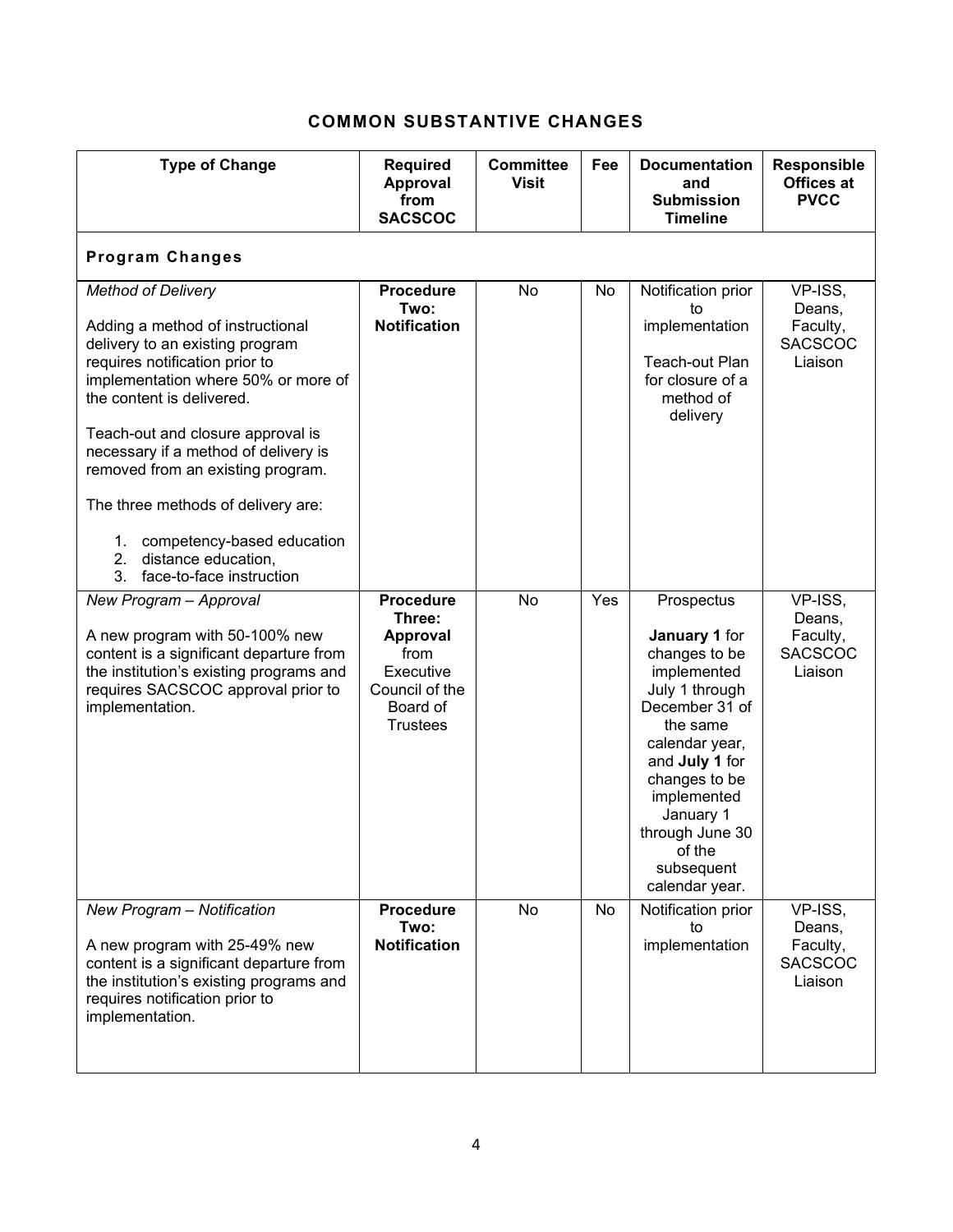| <b>Program Closure</b>                                                                                                                                                                                                                                                                                                                                                                                                                                                                                                                                                              | <b>Procedure</b><br>Three:<br><b>Approval</b><br>from<br>Executive<br>Council of the<br>Board of<br><b>Trustees</b>                                                                                                                                                               | No         | No  | Teach-out plan<br>Should be<br>submitted as<br>soon as<br>possible after<br>the decision is<br>made to close.                                                                                                                                                                                                                                                                                                                                    | VP-ISS,<br>Deans,<br>Faculty,<br><b>SACSCOC</b><br>Liaison               |
|-------------------------------------------------------------------------------------------------------------------------------------------------------------------------------------------------------------------------------------------------------------------------------------------------------------------------------------------------------------------------------------------------------------------------------------------------------------------------------------------------------------------------------------------------------------------------------------|-----------------------------------------------------------------------------------------------------------------------------------------------------------------------------------------------------------------------------------------------------------------------------------|------------|-----|--------------------------------------------------------------------------------------------------------------------------------------------------------------------------------------------------------------------------------------------------------------------------------------------------------------------------------------------------------------------------------------------------------------------------------------------------|--------------------------------------------------------------------------|
| Program Re-open<br>A closed program may re-open within<br>five years of the closure date by<br>submitting a notification.                                                                                                                                                                                                                                                                                                                                                                                                                                                           | <b>Procedure</b><br>Two:<br><b>Notification</b>                                                                                                                                                                                                                                   | No         | No  | Notification prior<br>to<br>implementation                                                                                                                                                                                                                                                                                                                                                                                                       | VP-ISS,<br>Deans,<br>Faculty,<br><b>SACSCOC</b><br>Liaison               |
| Off-campus Instructional Site/Additional Location Changes                                                                                                                                                                                                                                                                                                                                                                                                                                                                                                                           |                                                                                                                                                                                                                                                                                   |            |     |                                                                                                                                                                                                                                                                                                                                                                                                                                                  |                                                                          |
| Off-campus Instructional Site<br>Notification<br>An off-campus instructional site at<br>which 25-49% of a program's<br>instruction is delivered requires<br>notification prior to implementation.                                                                                                                                                                                                                                                                                                                                                                                   | <b>Procedure</b><br>Two:<br><b>Notification</b>                                                                                                                                                                                                                                   | No         | No  | Notification prior<br>to<br>implementation                                                                                                                                                                                                                                                                                                                                                                                                       | VP-ISS,<br>Deans,<br>Faculty,<br><b>SACSCOC</b><br>Liaison               |
| Off-campus Instructional Site<br>Approval (including branch campus)<br>An off-campus instructional site at<br>which 50% or more of a program's<br>instruction is delivered requires<br>SACSCOC approval prior to<br>implementation.<br>There are two site approval pathways:<br>• approval by an extensive review<br>• approval by limited review.<br>The pathway available to an institution<br>depends on<br>• the number of sites previously<br>approved by extensive review, and<br>• the status of an institution at the time<br>a site prospectus is submitted to<br>SACSCOC. | <b>Procedure</b><br>Three:<br><b>Extensive</b><br><b>Review:</b><br>Approval of<br>the Full Board<br>of Trustees<br><b>OR</b><br>Reaffirmation<br><b>Procedure</b><br>Three:<br>Limited<br>Review:<br>Approval from<br>Executive<br>Council of the<br>Board of<br><b>Trustees</b> | Contingent | Yes | Prospectus<br><b>Extensive</b><br><b>Review:</b><br>March 15 for<br>review at the<br>Board's<br>biannual<br>meeting in June<br>of the same<br>calendar year,<br>and September<br>1 for review at<br>the Board's<br>biannual<br>meeting in<br>December of the<br>same calendar<br>year<br>Limited<br>Review:<br>January 1 for<br>changes to be<br>implemented<br>July 1 through<br>December 31 of<br>the same<br>calendar year,<br>and July 1 for | President,<br>VP-ISS,<br>Deans,<br>Faculty,<br><b>SACSCOC</b><br>Liaison |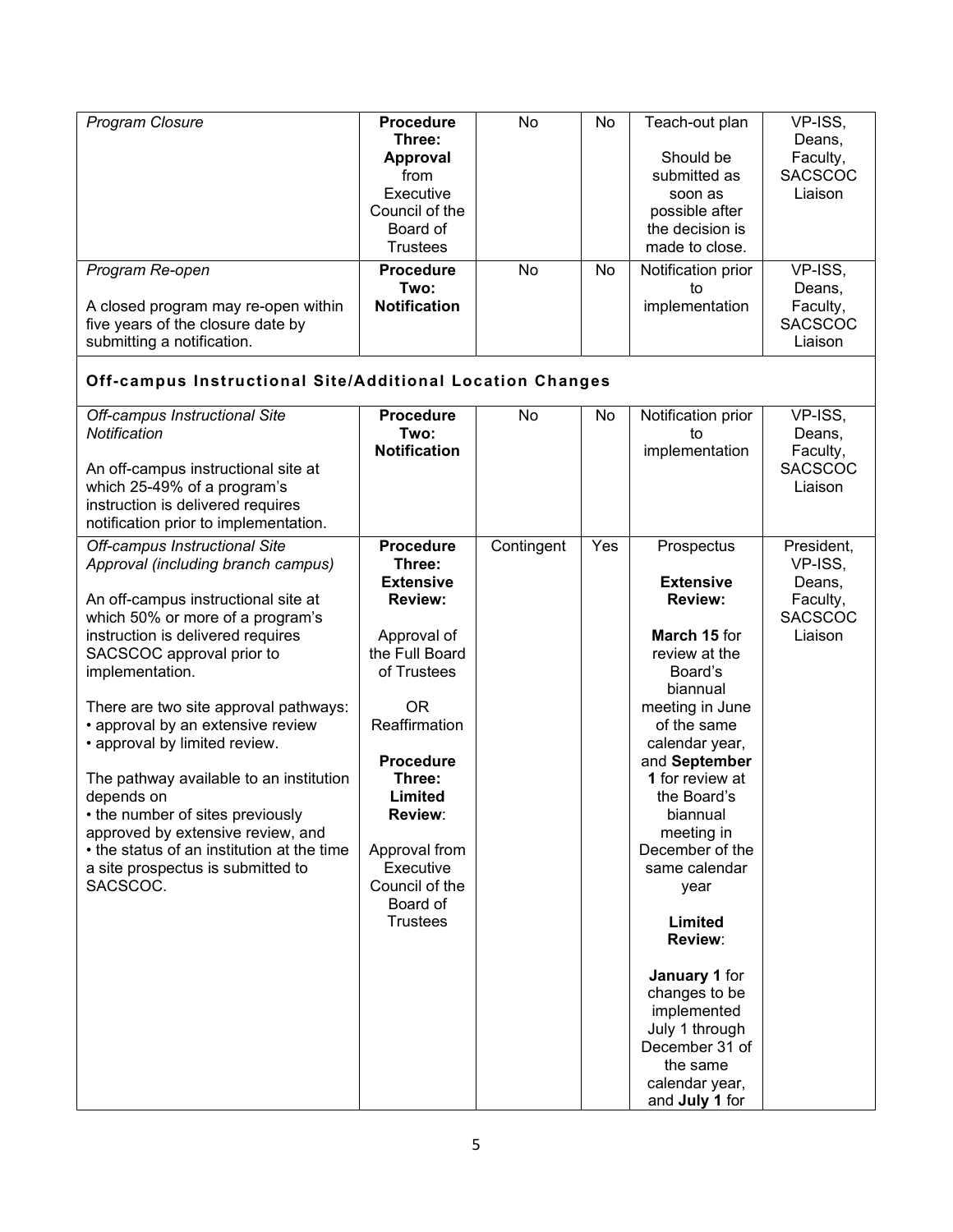|                                                                                                                                                            |                          |     |    | changes to be<br>implemented<br>January 1<br>through June 30<br>of the<br>subsequent<br>calendar year. |                           |
|------------------------------------------------------------------------------------------------------------------------------------------------------------|--------------------------|-----|----|--------------------------------------------------------------------------------------------------------|---------------------------|
| Off-campus Instructional Site Re-open                                                                                                                      | <b>Procedure</b><br>Two: | No. | No | Notification prior<br>to                                                                               | VP-ISS,<br><b>SACSCOC</b> |
| An off-campus instructional site<br>previously approved for closure may<br>be re-opened with five years of the<br>closure date by submitting notification. | <b>Notification</b>      |     |    | implementation                                                                                         | Liaison                   |

### **OTHER SUBSTANTIVE CHANGES**

| <b>Type of Change</b>                                                                            | <b>Required</b><br>Approval<br>from<br><b>SACSCOC</b>                                                               | <b>Committee</b><br><b>Visit</b> | Fee | <b>Documentation</b><br>and<br><b>Submission</b><br><b>Timeline</b>                                                                                                                                                                                       | <b>Responsible</b><br>Offices at<br><b>PVCC</b>   |
|--------------------------------------------------------------------------------------------------|---------------------------------------------------------------------------------------------------------------------|----------------------------------|-----|-----------------------------------------------------------------------------------------------------------------------------------------------------------------------------------------------------------------------------------------------------------|---------------------------------------------------|
| <b>Institutional Changes</b>                                                                     |                                                                                                                     |                                  |     |                                                                                                                                                                                                                                                           |                                                   |
| Change in measure of student<br>progress to completion.                                          | <b>Procedure</b><br>Three:<br><b>Approval</b><br>from<br>Executive<br>Council of<br>the Board of<br><b>Trustees</b> | No                               | Yes | Prospectus<br>January 1 for<br>changes to be<br>implemented<br>July 1 through<br>December 31 of<br>the same<br>calendar year,<br>and July 1 for<br>changes to be<br>implemented<br>January 1<br>through June 30<br>of the<br>subsequent<br>calendar year. | President,<br>VP-ISS,<br><b>SACSOC</b><br>Liaison |
| Competency-based education by<br>course/credit-based approach -<br>institutional level approval. | <b>Procedure</b><br>Three:<br><b>Approval</b><br>from<br>Executive<br>Council of<br>the Board of<br><b>Trustees</b> | No                               | Yes | Prospectus<br>January 1 for<br>changes to be<br>implemented<br>July 1 through<br>December 31 of<br>the same<br>calendar year,<br>and July 1 for<br>changes to be<br>implemented<br>January 1<br>through June 30                                           | VIPISS,<br>Deans,<br><b>SACSCOC</b><br>Liaison    |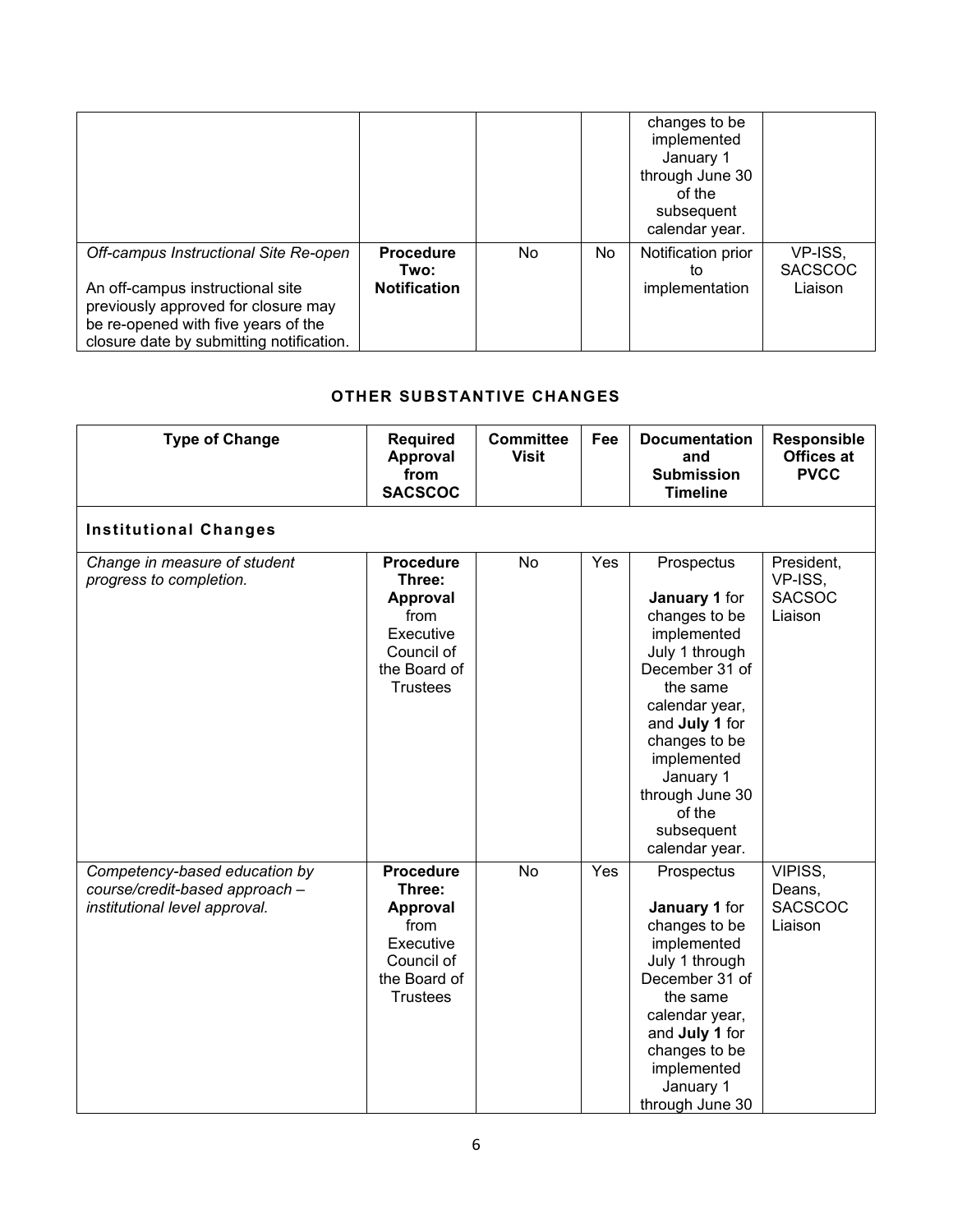|                                                      |                                                                                                                         |     |     | of the<br>subsequent                                                                                                                                                                                                                                                 |                                                                                       |
|------------------------------------------------------|-------------------------------------------------------------------------------------------------------------------------|-----|-----|----------------------------------------------------------------------------------------------------------------------------------------------------------------------------------------------------------------------------------------------------------------------|---------------------------------------------------------------------------------------|
|                                                      |                                                                                                                         |     |     | calendar year.                                                                                                                                                                                                                                                       |                                                                                       |
| Distance Education - Institutional-level<br>approval | <b>Procedure</b><br>Three:<br><b>Approval</b><br>from<br>Executive<br>Council of<br>the Board of<br><b>Trustees</b>     | No  | Yes | Prospectus<br>January 1 for<br>changes to be<br>implemented<br>July 1 through<br>December 31 of<br>the same<br>calendar year,<br>and July 1 for<br>changes to be<br>implemented<br>January 1<br>through June 30<br>of the<br>subsequent<br>calendar year.            | President,<br>VIPISS,<br>Deans,<br><b>SACSCOC</b><br>Liaison                          |
| Governance Change                                    | <b>Procedure</b><br>One:<br><b>Notification</b><br>and<br><b>Approval of</b><br>the Full<br>Board of<br><b>Trustees</b> | Yes | Yes | Notification and<br>Prospectus<br>March 15 for<br>review at the<br>Board's<br>biannual<br>meeting in June<br>of the same<br>calendar year,<br>and September<br>1 for review at<br>the Board's<br>biannual<br>meeting in<br>December of the<br>same calendar<br>year. | President,<br>College<br>Board,<br><b>SACSCOC</b><br>Liaison                          |
| <b>Institution Closure</b>                           | <b>Procedure</b><br>Three:<br>Approval<br>from<br>Executive<br>Council of<br>the Board of<br><b>Trustees</b>            | No  | No  | Teach-out plan<br>January 1 for<br>changes to be<br>implemented<br>July 1 through<br>December 31 of<br>the same<br>calendar year,<br>and July 1 for<br>changes to be<br>implemented<br>January 1<br>through June 30<br>of the                                        | President,<br>College<br>Board,<br>President's<br>Staff,<br><b>SACSCOC</b><br>Liaison |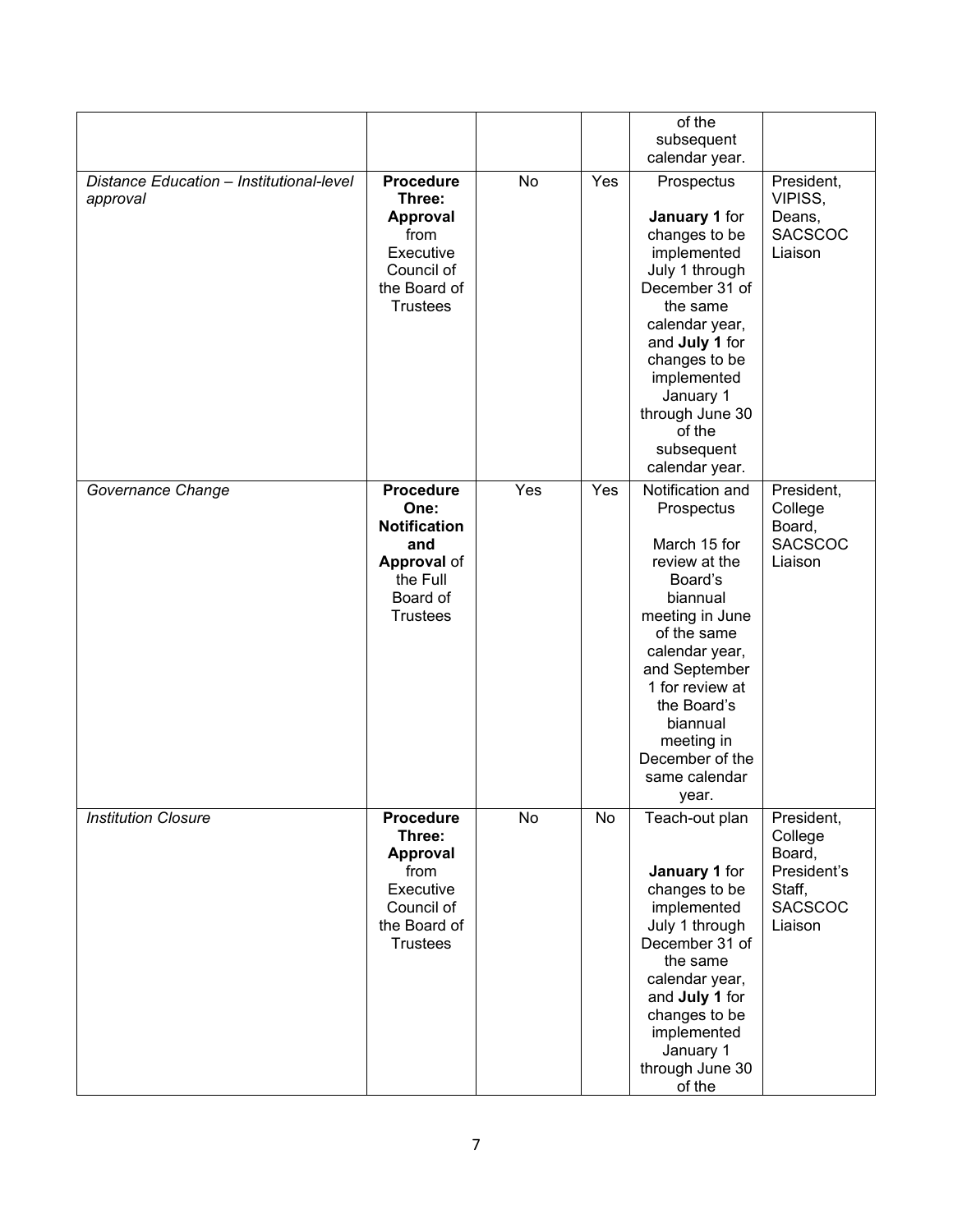|                                                                                                                                                                                                                                                                                                                                                                                                                                                                            |                                                                                                                         |     |     | subsequent<br>calendar year.                                                                                                                                                                                                                                         |                                                                                       |
|----------------------------------------------------------------------------------------------------------------------------------------------------------------------------------------------------------------------------------------------------------------------------------------------------------------------------------------------------------------------------------------------------------------------------------------------------------------------------|-------------------------------------------------------------------------------------------------------------------------|-----|-----|----------------------------------------------------------------------------------------------------------------------------------------------------------------------------------------------------------------------------------------------------------------------|---------------------------------------------------------------------------------------|
| <b>Institution Relocation</b>                                                                                                                                                                                                                                                                                                                                                                                                                                              | <b>Procedure</b><br>Three:<br><b>Approval</b><br>from<br>Executive<br>Council of<br>the Board of<br><b>Trustees</b>     | No  | Yes | Prospectus<br>January 1 for<br>changes to be<br>implemented<br>July 1 through<br>December 31 of<br>the same<br>calendar year,<br>and July 1 for<br>changes to be<br>implemented<br>January 1<br>through June 30<br>of the<br>subsequent<br>calendar year.            | President,<br>College<br>Board,<br>President's<br>Staff,<br><b>SACSCOC</b><br>Liaison |
| Institution, Program, or Location<br>Acquisition from another institution                                                                                                                                                                                                                                                                                                                                                                                                  | <b>Procedure</b><br>One:<br><b>Notification</b><br>and<br><b>Approval of</b><br>the Full<br>Board of<br><b>Trustees</b> | Yes | Yes | Notification and<br>Prospectus<br>March 15 for<br>review at the<br>Board's<br>biannual<br>meeting in June<br>of the same<br>calendar year,<br>and September<br>1 for review at<br>the Board's<br>biannual<br>meeting in<br>December of the<br>same calendar<br>year. | President,<br>College<br>Board,<br>President's<br>Staff,<br><b>SACSCOC</b><br>Liaison |
| <b>Institutional Contingency Teach-out</b><br>Plan<br>An institutional contingency teach-out<br>plan must be approved if any of the<br>following occur:<br>a. the institution is placed on probation<br>by SACSCOC,<br>b. SACSCOC acts to end the<br>institution's accreditation,<br>c. the institution's state authorization is<br>revoked,<br>d. the institution is on provisional<br>certification for federal financial aid by<br>U.S. Department of Education (USDE), | <b>Procedure</b><br>Three:<br><b>Approval</b><br>from<br>Executive<br>Council of<br>the Board of<br><b>Trustees</b>     | No  | No  | Teach-out plan<br>January 1 for<br>changes to be<br>implemented<br>July 1 through<br>December 31 of<br>the same<br>calendar year,<br>and July 1 for<br>changes to be<br>implemented<br>January 1<br>through June 30<br>of the                                        | President,<br>President's<br>Staff,<br><b>SACSCOC</b><br>Liaison                      |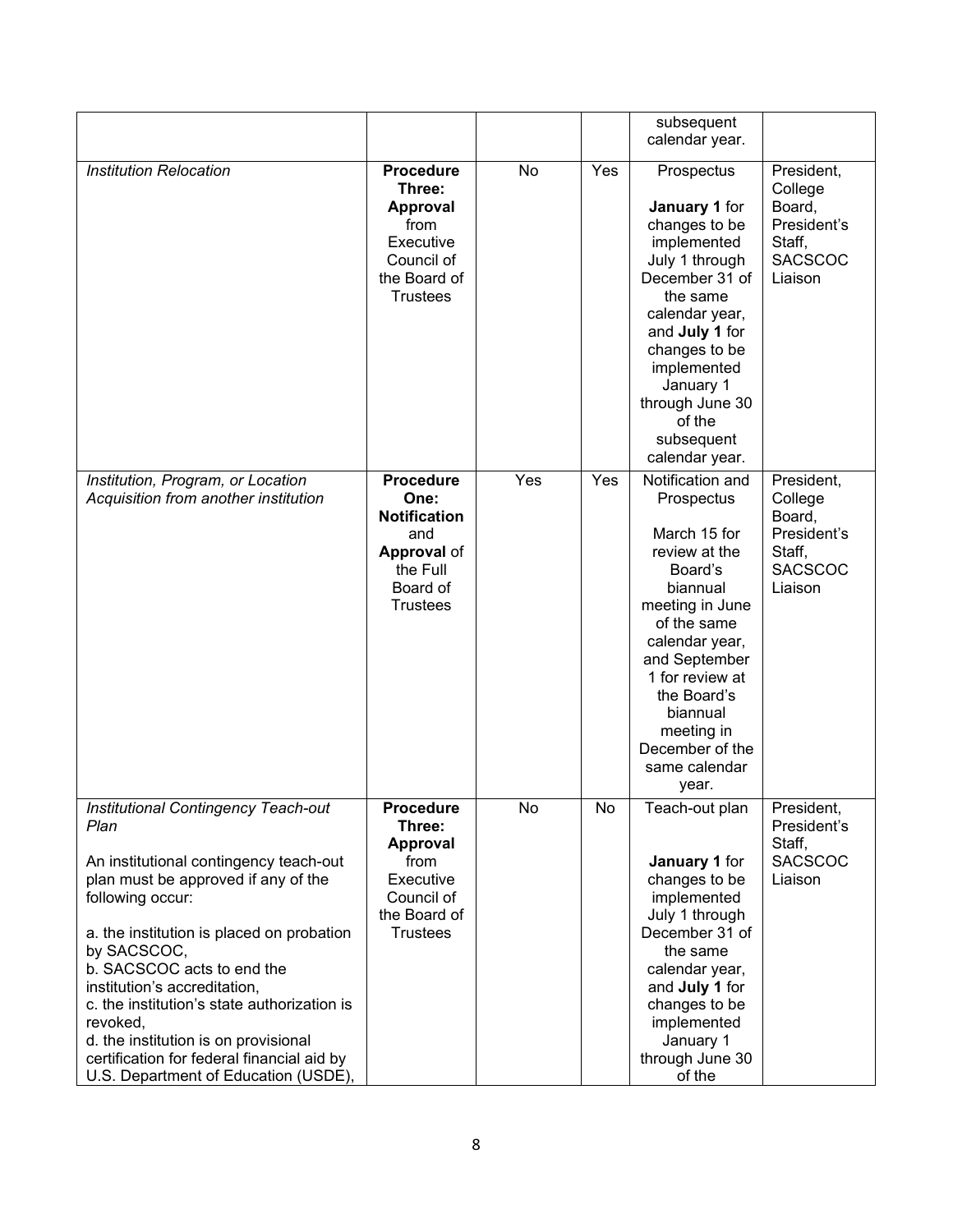| e. the institution is on reimbursement<br>for federal financial aid by USDE, or<br>f. the institution is the subject of                                                                                                                                                                                              |                                                                                                                  |     |     | subsequent<br>calendar year.                                                                                                                                                                                                                                        |                                                                  |
|----------------------------------------------------------------------------------------------------------------------------------------------------------------------------------------------------------------------------------------------------------------------------------------------------------------------|------------------------------------------------------------------------------------------------------------------|-----|-----|---------------------------------------------------------------------------------------------------------------------------------------------------------------------------------------------------------------------------------------------------------------------|------------------------------------------------------------------|
| emergency action by USDE.<br>Level Change                                                                                                                                                                                                                                                                            | <b>Procedure</b><br>Three:<br><b>Approval of</b><br>the Full<br>Board of<br><b>Trustees</b>                      | Yes | Yes | Level change<br>application<br>March 15 for<br>review at the<br>Board's<br>biannual<br>meeting in June<br>of the same<br>calendar year,<br>and September<br>1 for review at<br>the Board's<br>biannual<br>meeting in<br>December of the<br>same calendar<br>year.   | President,<br>VP-ISS,<br><b>SACSCOC</b><br>Liaison               |
| Merger/Consolidation                                                                                                                                                                                                                                                                                                 | <b>Procedure</b><br>One:<br><b>Notification</b><br>and<br>Approval of<br>the Full<br>Board of<br><b>Trustees</b> | Yes | Yes | Notification and<br>Prospectus<br>March 15 for<br>review at the<br>Board's<br>biannual<br>meeting in June<br>of the same<br>calendar year,<br>and September<br>1 for review at<br>the Board's<br>biannual<br>meeting in<br>December of the<br>same calendar<br>year | President,<br>President's<br>Staff,<br><b>SACSCOC</b><br>Liaison |
| <b>Mission Change</b><br>A significant change in the established<br>mission of an institution requires<br>SACSCOC approval prior to<br>implementation. A mission change<br>fundamentally alters the character of<br>an institution and its portfolio of<br>academic programs or other mission-<br>driven activities. | Procedure<br>Three:<br><b>Approval</b><br>from<br>Executive<br>Council of<br>the Board of<br><b>Trustees</b>     | No  | Yes | Prospectus<br>January 1 for<br>changes to be<br>implemented<br>July 1 through<br>December 31 of<br>the same<br>calendar year,<br>and July 1 for<br>changes to be<br>implemented<br>January 1<br>through June 30                                                     | President,<br>President's<br>Staff,<br><b>SACSCOC</b><br>Liaison |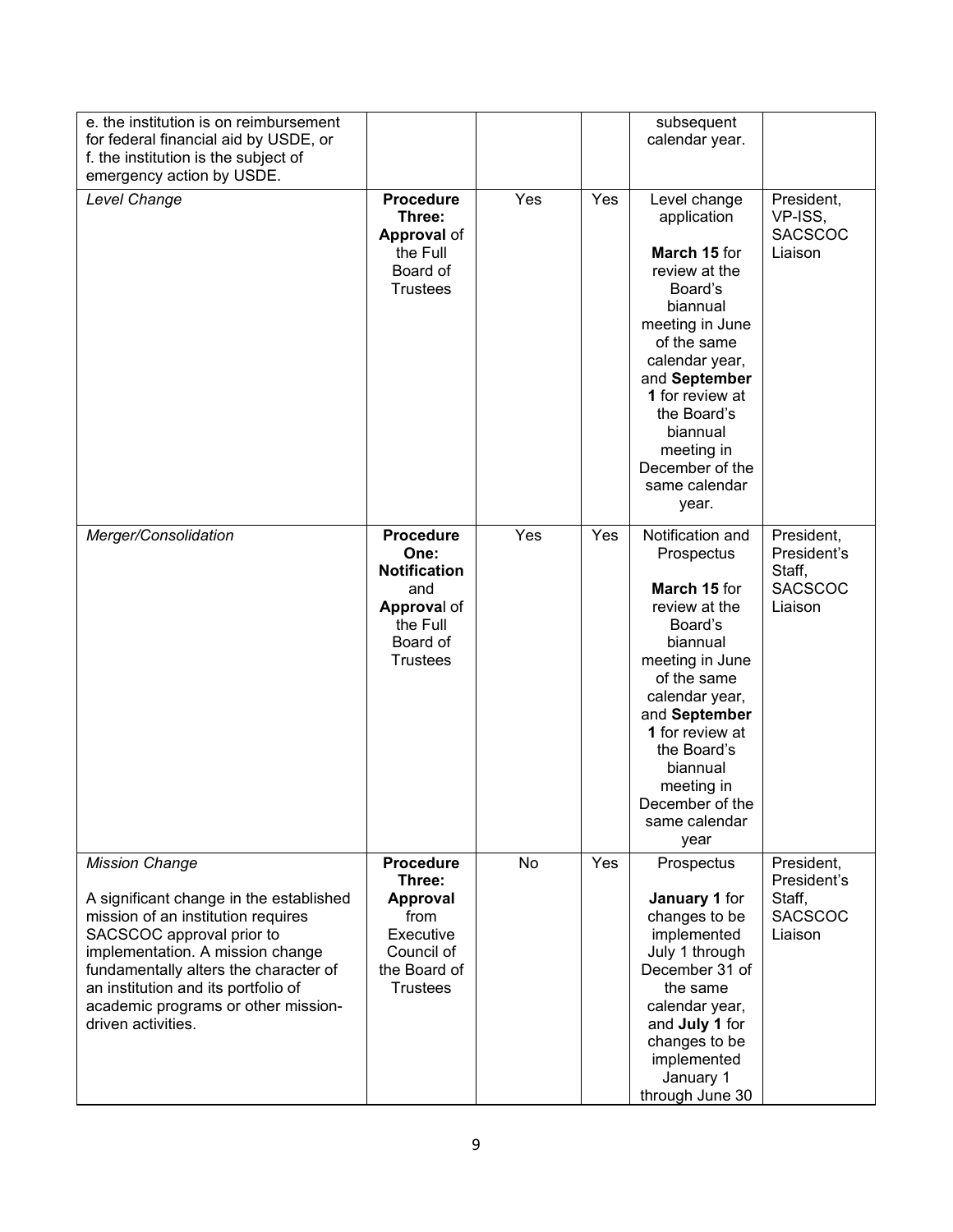|                                                                                                                                                                                                                                                                                                                                                                                                                               |                                                                                                                         |     |     | of the<br>subsequent<br>calendar year.                                                                                                                                                                                                                              |                                                                  |
|-------------------------------------------------------------------------------------------------------------------------------------------------------------------------------------------------------------------------------------------------------------------------------------------------------------------------------------------------------------------------------------------------------------------------------|-------------------------------------------------------------------------------------------------------------------------|-----|-----|---------------------------------------------------------------------------------------------------------------------------------------------------------------------------------------------------------------------------------------------------------------------|------------------------------------------------------------------|
| Ownership, Means of Control, or Legal<br><b>Status Change</b>                                                                                                                                                                                                                                                                                                                                                                 | <b>Procedure</b><br>One:<br><b>Notification</b><br>and<br><b>Approval of</b><br>the Full<br>Board of<br><b>Trustees</b> | Yes | Yes | Notification and<br>Prospectus<br>March 15 for<br>review at the<br>Board's<br>biannual<br>meeting in June<br>of the same<br>calendar year,<br>and September<br>1 for review at<br>the Board's<br>biannual<br>meeting in<br>December of the<br>same calendar<br>year | President,<br>President's<br>Staff,<br><b>SACSCOC</b><br>Liaison |
| <b>Program Changes</b>                                                                                                                                                                                                                                                                                                                                                                                                        |                                                                                                                         |     |     |                                                                                                                                                                                                                                                                     |                                                                  |
| <b>Clock-Credit Hour Conversion</b>                                                                                                                                                                                                                                                                                                                                                                                           | <b>Procedure</b><br>Three:<br><b>Approval</b><br>from<br>Executive<br>Council of<br>the Board of<br><b>Trustees</b>     | No  | No  | Prospectus<br>January 1 for<br>changes to be<br>implemented<br>July 1 through<br>December 31 of<br>the same<br>calendar year,<br>and July 1 for<br>changes to be<br>implemented<br>January 1<br>through June 30<br>of the<br>subsequent<br>calendar year.           | VP-ISS,<br>Deans,<br><b>SACSCOC</b><br>Liaison                   |
| Competency-based Education by<br><b>Direct Assessment</b><br>A program in which 50% or more of the<br>program may be earned through the<br>direct assessment approach to<br>competency-based education (CBE)<br>requires SACSCOC approval prior to<br>implementation. Each direct<br>assessment CBE program requires<br>SACSCOC approval, independent of<br>prior direct assessment program<br>approvals for the institution. | <b>Procedure</b><br>Three:<br><b>Approval of</b><br>the Full<br>Board of<br><b>Trustees</b>                             | Yes | Yes | Prospectus<br>March 15 for<br>review at the<br>Board's<br>biannual<br>meeting in June<br>of the same<br>calendar year,<br>and September<br>1 for review at<br>the Board's<br>biannual<br>meeting in                                                                 | VP-ISS,<br>Deans,<br><b>SACSCOC</b><br>Liaison                   |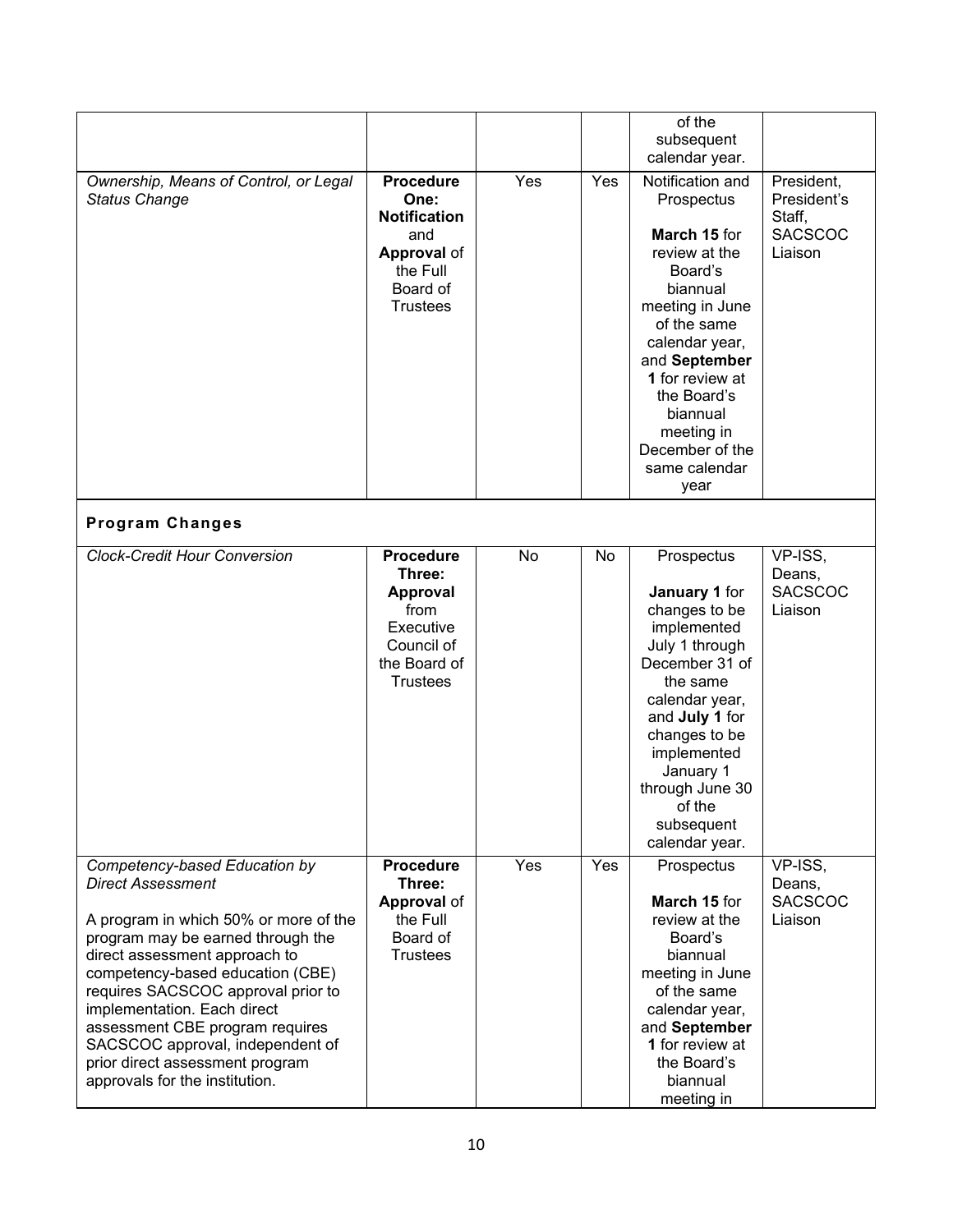|                                                                                                                                                                                                                                                                                                                                                                                           |                                                                                                                     |    |     | December of the<br>same calendar<br>year                                                                                                                                                                                                                  |                                                |
|-------------------------------------------------------------------------------------------------------------------------------------------------------------------------------------------------------------------------------------------------------------------------------------------------------------------------------------------------------------------------------------------|---------------------------------------------------------------------------------------------------------------------|----|-----|-----------------------------------------------------------------------------------------------------------------------------------------------------------------------------------------------------------------------------------------------------------|------------------------------------------------|
| Competency-based Education by<br><b>Direct Assessment</b><br>A program in which 25-49% of the<br>program may be earned through the<br>direct-assessment approach to<br>competency-based education (CBE)<br>requires SACSCOC notification prior to<br>implementation.                                                                                                                      | <b>Procedure</b><br>Two:<br><b>Notification</b>                                                                     | No | No  | Notification prior<br>to<br>implementation                                                                                                                                                                                                                | VP-ISS,<br>Deans,<br><b>SACSCOC</b><br>Liaison |
| Cooperative Academic Arrangement<br>with Title IV Entities                                                                                                                                                                                                                                                                                                                                | <b>Procedure</b><br>Two:<br><b>Notification</b>                                                                     | No | No  | Notification prior<br>to<br>implementation                                                                                                                                                                                                                | VP-ISS,<br>Deans,<br><b>SACSCOC</b><br>Liaison |
| Cooperative Academic Arrangement<br>with Non-Title IV Entities - Approval<br>An agreement with an entity (or<br>entities) not certified to participate in<br>U.S. Department of Education title IV<br>programs to deliver 25-50% of a<br>program's content recorded on the<br>SACSCOC institution's transcript as its<br>own requires SACSCOC approval prior<br>to implementation.        | <b>Procedure</b><br>Three:<br><b>Approval</b><br>from<br>Executive<br>Council of<br>the Board of<br><b>Trustees</b> | No | Yes | Prospectus<br>January 1 for<br>changes to be<br>implemented<br>July 1 through<br>December 31 of<br>the same<br>calendar year,<br>and July 1 for<br>changes to be<br>implemented<br>January 1<br>through June 30<br>of the<br>subsequent<br>calendar year. | VP-ISS,<br>Deans,<br><b>SACSCOC</b><br>Liaison |
| Cooperative Academic Arrangement<br>with Non-Title IV Entities - Notification<br>An agreement with an entity (or<br>entities) not certified to participate in<br>U.S. Department of Education title IV<br>programs to deliver less than 25% of a<br>program's content recorded on the<br>SACSCOC institution's transcript as its<br>own requires notification prior to<br>implementation. | <b>Procedure</b><br>Two:<br><b>Notification</b>                                                                     | No | No  | Notification prior<br>to<br>implementation                                                                                                                                                                                                                | VP-ISS,<br>Deans,<br><b>SACSCOC</b><br>Liaison |
| <b>Correspondence Education</b>                                                                                                                                                                                                                                                                                                                                                           | <b>Procedure</b><br>Three:<br>Approval<br>from<br>Executive<br>Council of<br>the Board of<br><b>Trustees</b>        | No | Yes | Prospectus<br>January 1 for<br>changes to be<br>implemented<br>July 1 through<br>December 31 of<br>the same<br>calendar year,<br>and July 1 for                                                                                                           | VP-ISS,<br>Deans,<br><b>SACSCOC</b><br>Liaison |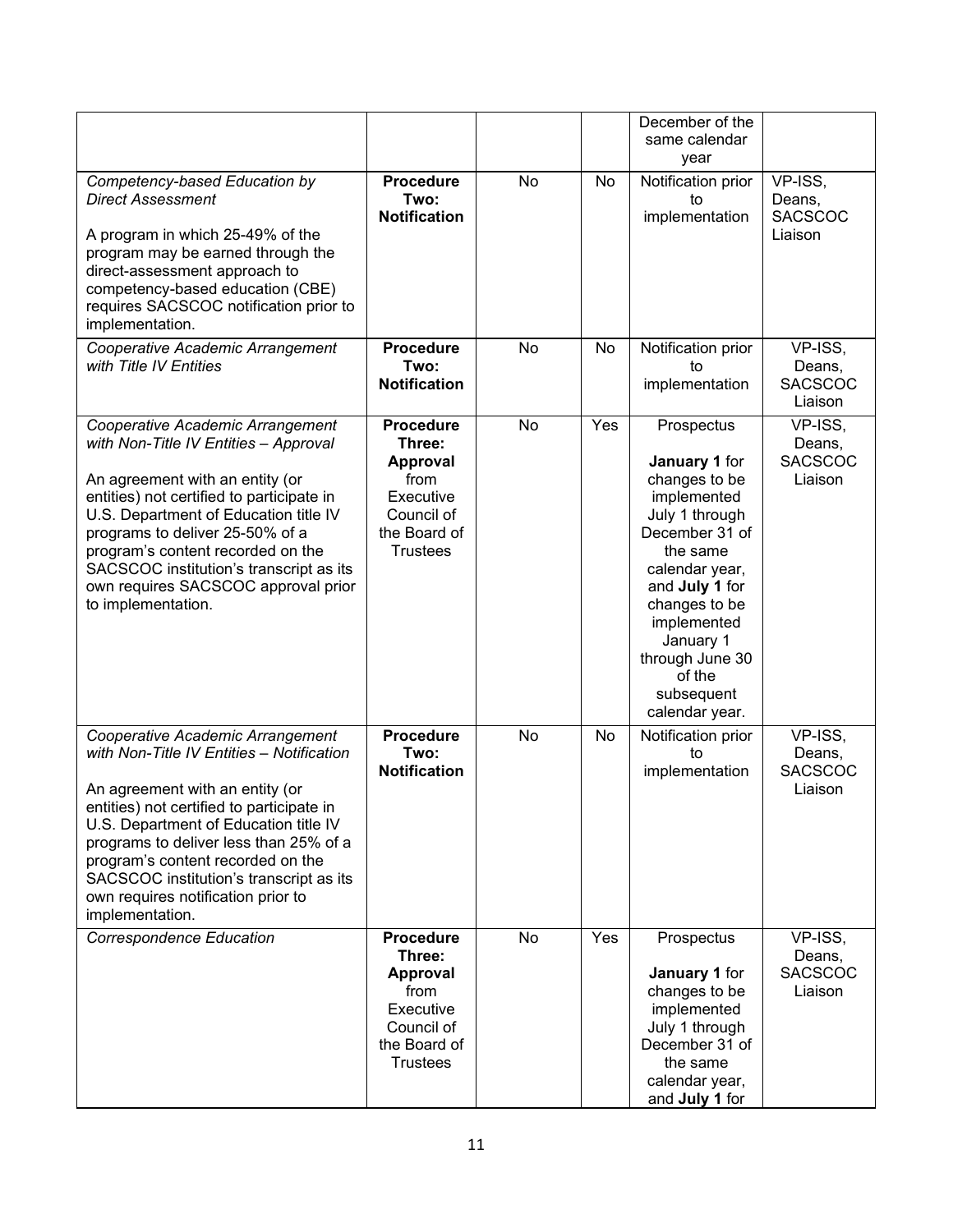| <b>Dual Academic Award</b>                                                                                                                                                                                                                                                                                                                                            | <b>Procedure</b>                                                                                                    | No | No  | changes to be<br>implemented<br>January 1<br>through June 30<br>of the<br>subsequent<br>calendar year.<br>Notification prior                                                                                                                              | VP-ISS,                                                           |
|-----------------------------------------------------------------------------------------------------------------------------------------------------------------------------------------------------------------------------------------------------------------------------------------------------------------------------------------------------------------------|---------------------------------------------------------------------------------------------------------------------|----|-----|-----------------------------------------------------------------------------------------------------------------------------------------------------------------------------------------------------------------------------------------------------------|-------------------------------------------------------------------|
|                                                                                                                                                                                                                                                                                                                                                                       | Two:<br><b>Notification</b>                                                                                         |    |     | to<br>implementation                                                                                                                                                                                                                                      | Deans,<br><b>SACSCOC</b><br>Liaison                               |
| Joint Academic Award with non-<br>SACSCOC Institution(s) or Entity(ies)                                                                                                                                                                                                                                                                                               | <b>Procedure</b><br>Three:<br><b>Approval</b><br>from<br>Executive<br>Council of<br>the Board of<br><b>Trustees</b> | No | Yes | Prospectus<br>January 1 for<br>changes to be<br>implemented<br>July 1 through<br>December 31 of<br>the same<br>calendar year,<br>and July 1 for<br>changes to be<br>implemented<br>January 1<br>through June 30<br>of the<br>subsequent<br>calendar year. | VP, AVP,<br>Dean, VP-<br>ISS, Deans,<br><b>SACSCOC</b><br>Liaison |
| Joint Academic Award with SACSCOC<br>Institution(s)                                                                                                                                                                                                                                                                                                                   | <b>Procedure</b><br>Two:<br><b>Notification</b>                                                                     | No | No  | Notification prior<br>to<br>implementation                                                                                                                                                                                                                | $\overline{VP}$ -ISS,<br>Deans,<br><b>SACSCOC</b><br>Liaison      |
| <b>Program Designed for Prior Learning</b><br>Initiating a program requiring students<br>to possess prior learning as a condition<br>of admission requires notification prior<br>to implementation.                                                                                                                                                                   | <b>Procedure</b><br>Two:<br><b>Notification</b>                                                                     | No | No  | Notification prior<br>to<br>implementation                                                                                                                                                                                                                | VP-ISS,<br>Deans,<br>Faculty,<br><b>SACSCOC</b><br>Liaison        |
| <b>Program Length Change</b><br>• program credit hours (or an<br>equivalent or comparable measure of<br>progress such as clock hours or<br>demonstrated competencies) increase<br>or decrease by 25% or more<br>$-$ AND $-$<br>• students' expected time to<br>completion increases or decreases by<br>more than one term or its equivalent or<br>comparable measure. | <b>Procedure</b><br>Three:<br><b>Approval</b><br>from<br>Executive<br>Council of<br>the Board of<br><b>Trustees</b> | No | Yes | Prospectus<br>January 1 for<br>changes to be<br>implemented<br>July 1 through<br>December 31 of<br>the same<br>calendar year,<br>and July 1 for<br>changes to be<br>implemented<br>January 1<br>through June 30<br>of the                                 | VP-ISS,<br>Deans,<br>Faculty,<br><b>SACSCOC</b><br>Liaison        |